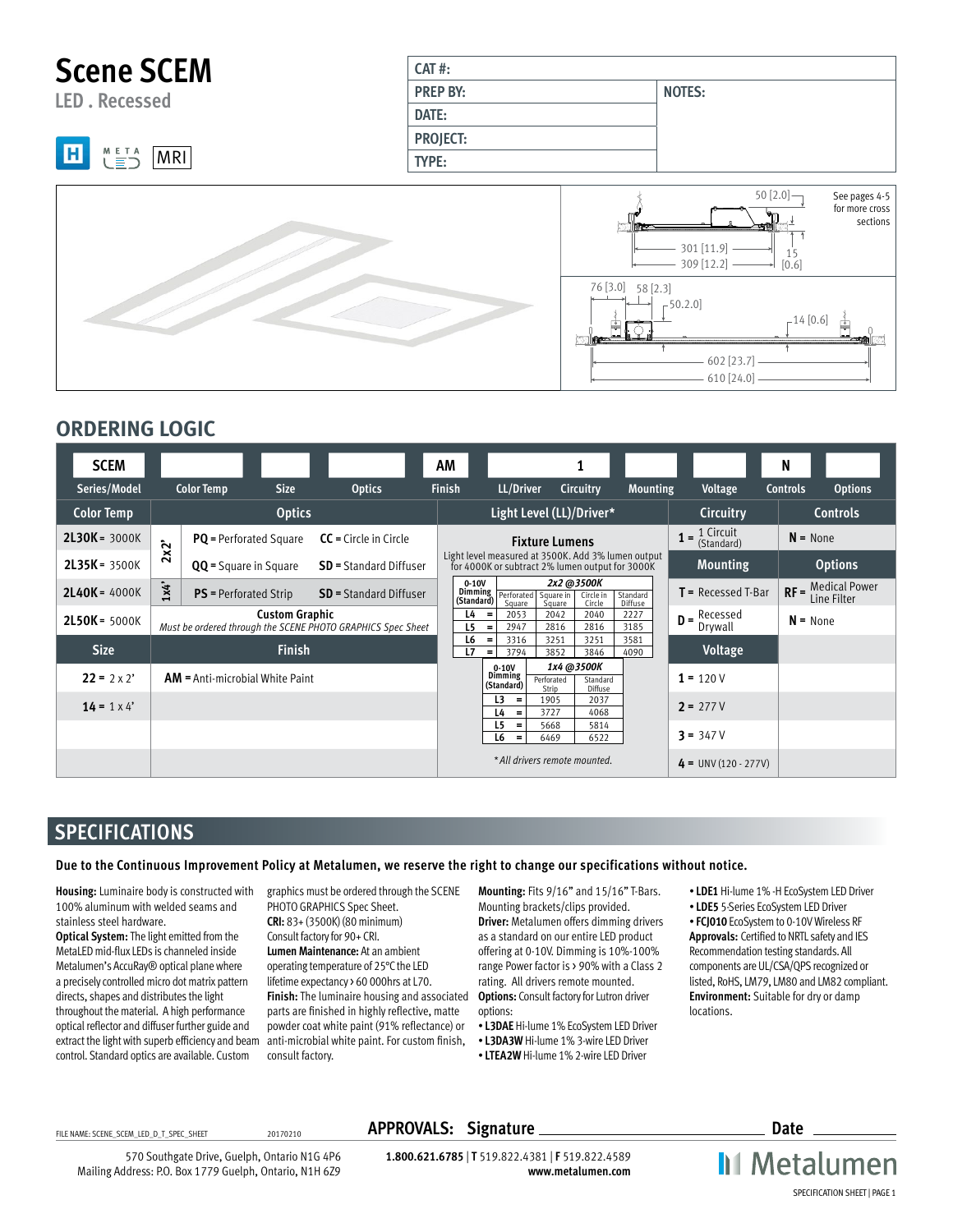### **WARRANTY**

Metalumen will warrant defective luminaires for 5 years from date of purchase. Warranty is valid if luminaire is installed and used according to specification. If defective, Metalumen will send replacement boards or drivers at no cost along with detailed replacement instructions and instructions on how to return defective components to Metalumen.

### **FEATURES**

MEDILUMEN // Healthcare Lighting H Every product in our broad line of healthcare luminaires has been strategically engineered to meet modern healthcare demands while addressing patient ceiling height application. A slim LED platform needs and aesthetic requirements.

 $M \rightharpoonup T$  Proprietary to Metalumen these LED boards have a raw efficacy of over 120lm/w. These boards are available in both 24 and 48 per linear foot based on your for any of your LED linear application.

**MRI** MRI LIGHTING | All products in our line of Healthcare/MRI luminaires have been carefully engineered to meet the stringent safety requirements of MRI/imaging rooms while providing soft, homogenous illumination to maintain a calm and comforting environment for patients.

# **LUMINAIRE WATTAGE AND OUTPUT SPECIFICATION**

|        | Light |          |         | Perforated Square (PQ)     |                   |         | Square in Square (QQ)      |                   | Circle in Circle (CC) |                            |                          | <b>Standard Diffuse (SD)</b> |                            |                   |  |
|--------|-------|----------|---------|----------------------------|-------------------|---------|----------------------------|-------------------|-----------------------|----------------------------|--------------------------|------------------------------|----------------------------|-------------------|--|
| $\sim$ | Level |          | Wattage | Lumens<br><b>Delivered</b> | Efficacy<br>(LPW) | Wattage | Lumens<br><b>Delivered</b> | Efficacy<br>(LPW) | Wattage               | Lumens<br><b>Delivered</b> | <b>Efficacy</b><br>(LPW) | Wattage                      | Lumens<br><b>Delivered</b> | Efficacy<br>(LPW) |  |
| $\sim$ | 4-،   |          | 24      | 2053                       | 86                | 24      | 2042                       | 85                | 24                    | 2040                       | 85                       | 24                           | 2227                       | 93                |  |
|        | Ŀ5.   | $=$      | 37      | 2947                       | 80                | 37      | 2816                       | 76                | 37                    | 2816                       | 76                       | 37                           | 3185                       | 86                |  |
|        | L6    | =        | 43      | 3316                       |                   | 43      | 3251                       | 76                | 43                    | 3251                       | 76                       | 43                           | 3581                       | 83                |  |
|        | 7ء    | $\equiv$ | 51      | 3794                       | 74                | 51      | 3852                       | 76                | 51                    | 3846                       | 75                       | 51                           | 4090                       | 80                |  |

|        | Light |          |         | <b>Perforated Strip (PS)</b>                    |    |         | <b>Standard Diffuse (SD)</b> |                  |
|--------|-------|----------|---------|-------------------------------------------------|----|---------|------------------------------|------------------|
| ⇆      | Level |          | Wattage | Efficacv<br>Lumens<br>(LPW)<br><b>Delivered</b> |    | Wattage | Lumens<br><b>Delivered</b>   | Efficacy<br>(LPW |
| ×<br>Z |       | $\equiv$ | 21      | 1905                                            | 91 | 21      | 2037                         | 97               |
|        | L4    | =        | 48      | 3727                                            | 78 | 48      | 4068                         | 85               |
|        | L5    | =        | 74      | 5668                                            | 77 | 74      | 5814                         | 79               |
|        | L6    | =        | 85      | 6469                                            | 76 | 85      | 6522                         |                  |

### **MRI COMPLIANCE INFORMATION**

#### **NON-FERROUS COMPONENTS**

Due to the strong MRI magnetic force, a projectile effect of over 40mph into the tube can be generated by even small ferrous objects, potentially causing serious injury. Therefore, all MRI fixtures are carefully engineered with non-ferrous materials. Housings made from aluminum extrusion, internal parts are built from aluminum or plastics, all hardware are from SS.

#### **MAGNETIC TESTING**

Prior to shipment, all assembled luminaires are tested for trace magnetic properties with a hand-held bar magnet to ensure no ferrous materials exist.

#### **REMOTE MOUNTING**

All MRI compliant luminaires are to be remote mounted due to steel construction of the fluorescent ballast or LED driver. In an LED configuration, the electricity going from the driver to the fixture is Direct Current (DC) which further reduces the chance of interference.

#### **ELECTRONIC NON-INTERFERENCE**

Luminaires meet the most stringent requirements for electromagnetic compatibility. MRI machines emit powerful radio frequency pulses and imaging may be compromised by electronics interference within the area. All fixtures should not interfere with, nor should they be susceptible to, these frequencies. An RF filter can be utilized to eliminate interference.

FILE NAME: SCENE\_SCEM\_LED\_D\_T\_SPEC\_SHEET 20170210

570 Southgate Drive, Guelph, Ontario N1G 4P6 Mailing Address: P.O. Box 1779 Guelph, Ontario, N1H 6Z9

**1.800.621.6785** | **T** 519.822.4381 | **F** 519.822.4589 **www.metalumen.com**

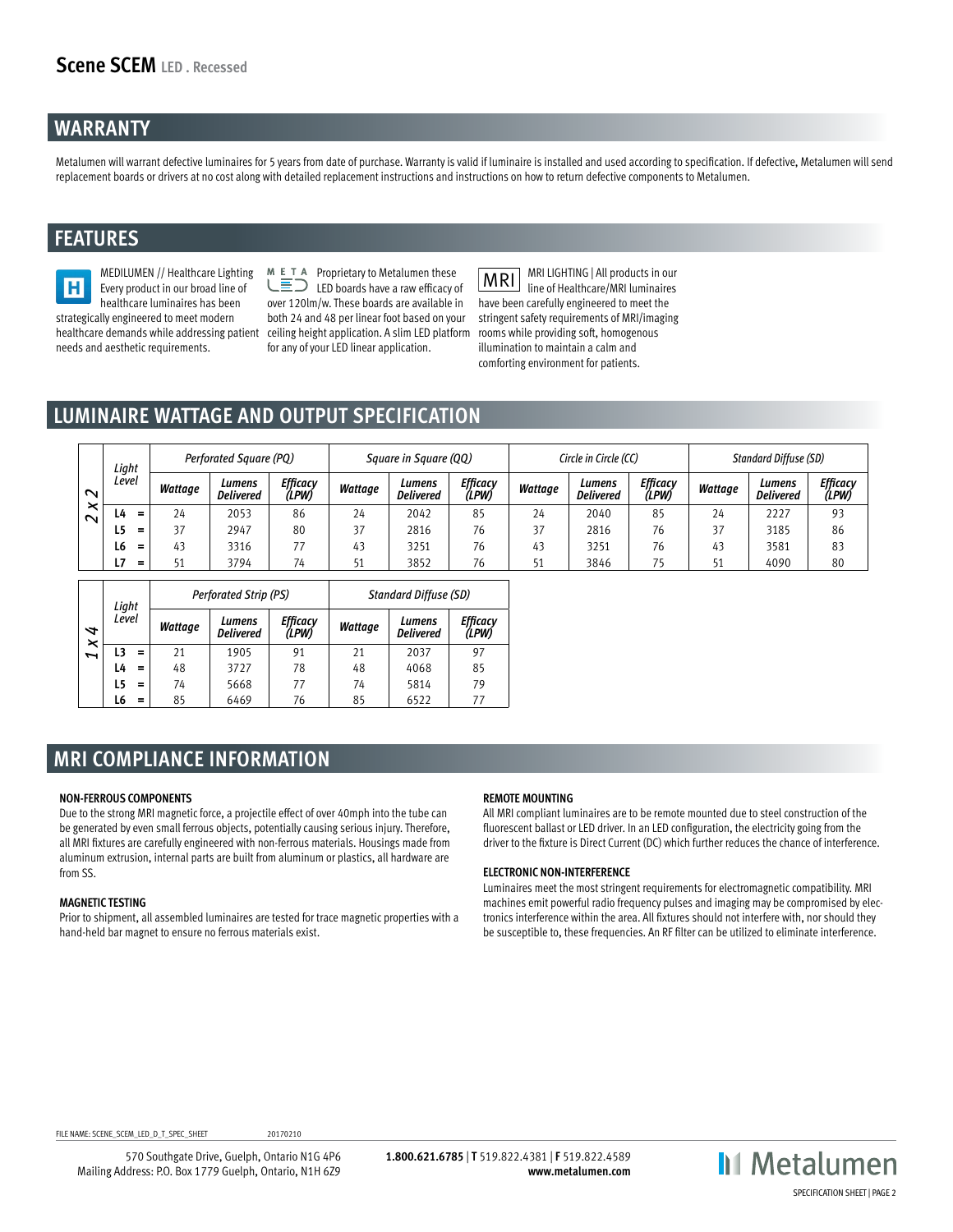### **Scene SCEM LED . Recessed**



### **STANDARD OPTICS**







**PS** - Perforated Strip **SD** - Standard Diffuse

**TO CLEAN THE OPTICS:** Gently wipe down the optics with a clean, dry cloth to remove any dust and light residues.

For heavier smudges, spray clean cloth with mild soap and water solution and gently wipe optics surface.

**WARNING:** Hard wiping and abrasive cloths will scratch the optics. DO NOT USE cleaning products containing alcohol or acetone which will damage the optics.

FILE NAME: SCENE\_SCEM\_LED\_D\_T\_SPEC\_SHEET 20170210

570 Southgate Drive, Guelph, Ontario N1G 4P6 Mailing Address: P.O. Box 1779 Guelph, Ontario, N1H 6Z9

**1.800.621.6785** | **T** 519.822.4381 | **F** 519.822.4589 **www.metalumen.com**

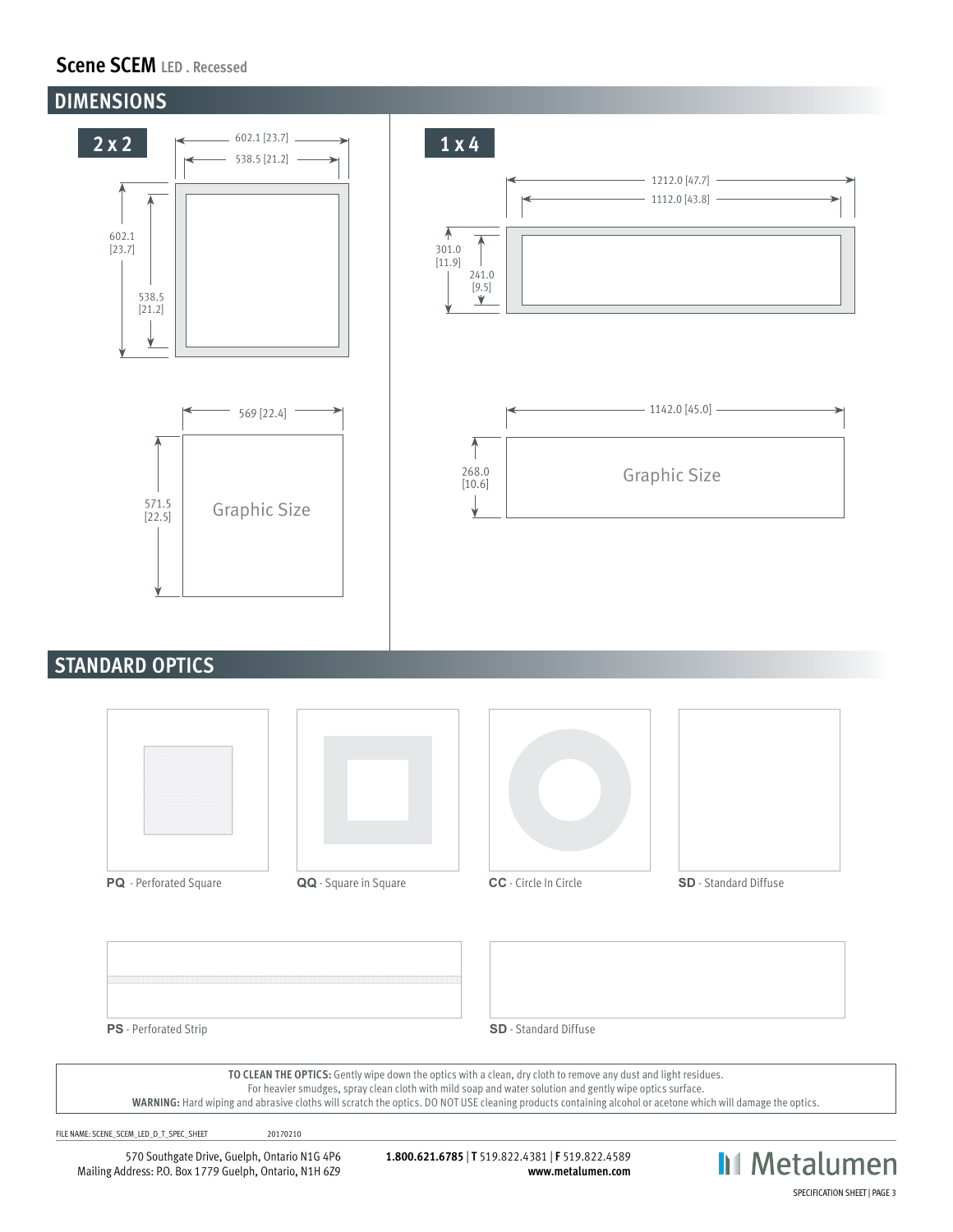### **Scene SCEM LED . Recessed**

## **CROSS SECTIONS**





FILE NAME: SCENE\_SCEM\_LED\_D\_T\_SPEC\_SHEET 20170210

570 Southgate Drive, Guelph, Ontario N1G 4P6 Mailing Address: P.O. Box 1779 Guelph, Ontario, N1H 6Z9

**1.800.621.6785** | **T** 519.822.4381 | **F** 519.822.4589 **www.metalumen.com**



2x2 SCENE LIGHT LEVEL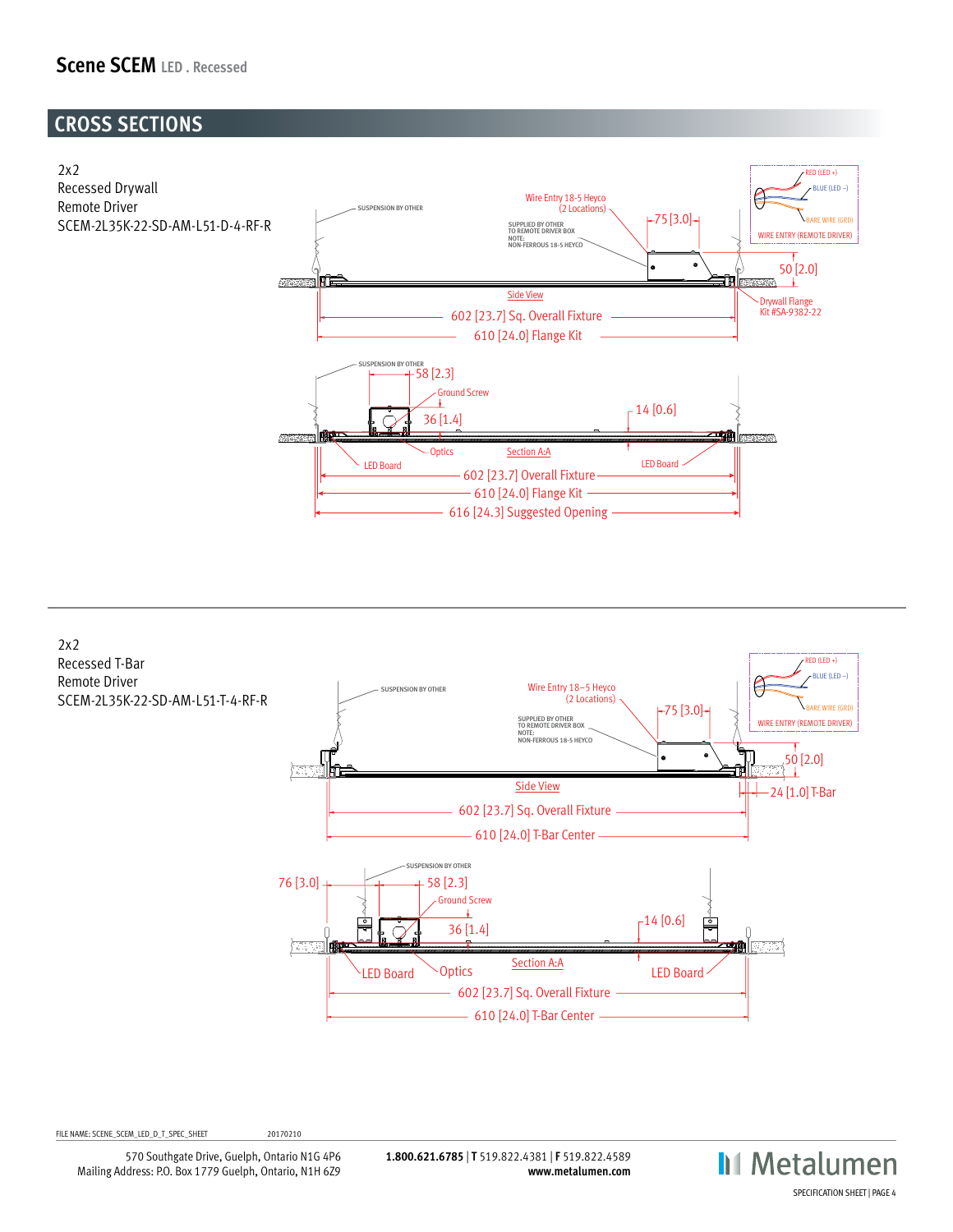## **CROSS SECTIONS**





FILE NAME: SCENE\_SCEM\_LED\_D\_T\_SPEC\_SHEET <sup>20170210</sup> **APPROVALS: Signature Date**

**II** Metalumen SPECIFICATION SHEET | PAGE 5

570 Southgate Drive, Guelph, Ontario N1G 4P6 Mailing Address: P.O. Box 1779 Guelph, Ontario, N1H 6Z9

**1.800.621.6785** | **T** 519.822.4381 | **F** 519.822.4589 **www.metalumen.com**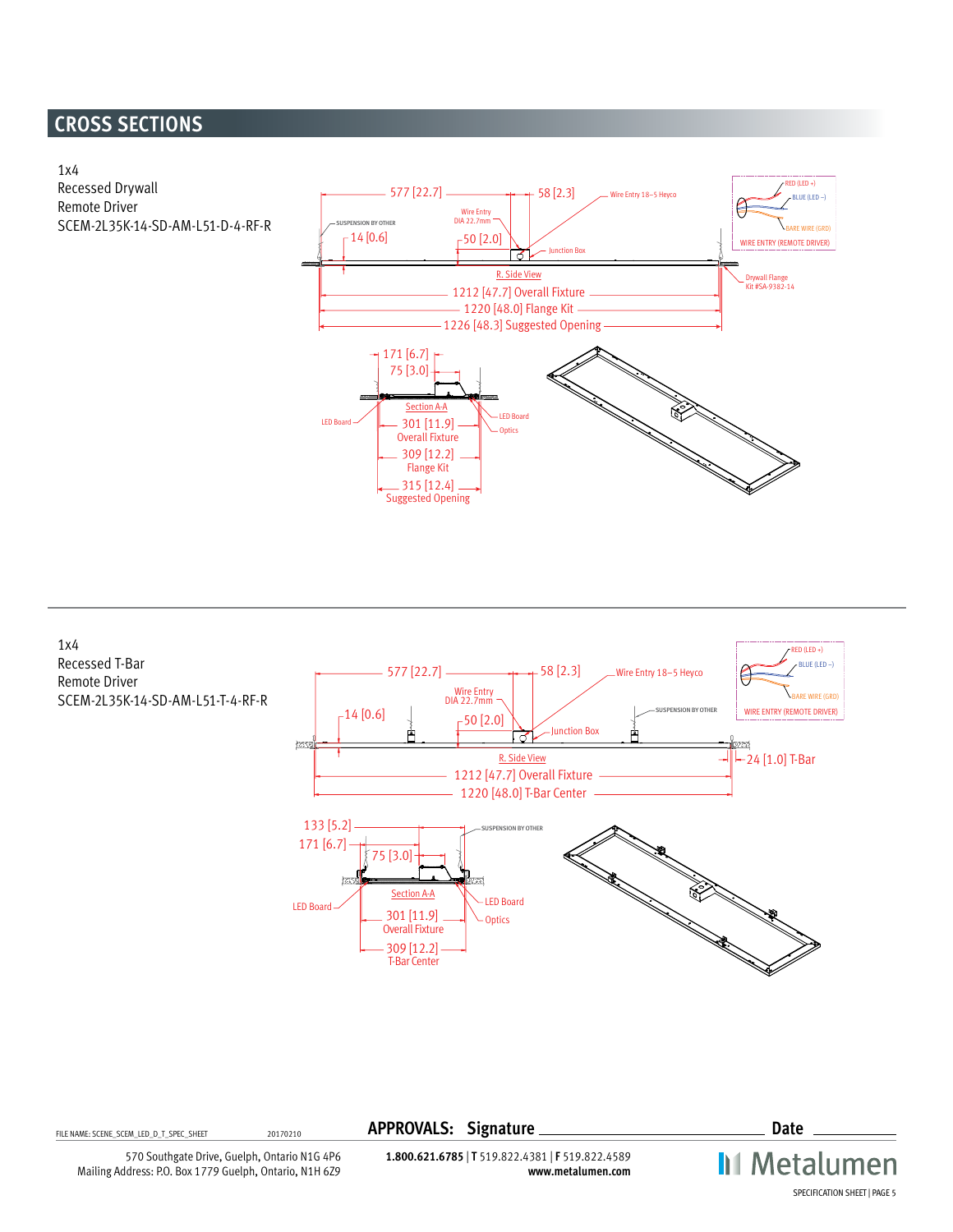### **PHOTOMETRIC DATA - 3500K**



**File Name:** SCE-2L35K-22-QQ-L6 **Luminaire Lumens:** 3251 Total Watts: 43<br> **Efficacy:** 76 **Efficacy:** 76 lms/W<br>**Optics Graphic:** Square in ! **Square in Square** 

#### **COEFFICIENTS OF UTILIZATION Zonal Cavity Method**

**Effective Floor Cavity Reflectance = .20**

| RC             |     | 80    |             |      | 70  |             |    |     | 50 |             |    |  |
|----------------|-----|-------|-------------|------|-----|-------------|----|-----|----|-------------|----|--|
| <b>RW</b>      | 70  | 50 30 |             | - 10 | 70  | 50          | 30 | 10  | 50 | 30          | 10 |  |
| <b>RCR</b>     |     |       |             |      |     |             |    |     |    |             |    |  |
| 0              | 119 |       | 119 119 119 |      |     | 116 116 116 |    | 116 |    | 111 111 111 |    |  |
| $\mathbf{1}$   | 109 | 104   | 100         | 96   | 106 | 102         | 98 | 95  | 98 | 95          | 92 |  |
| $\overline{2}$ | 99  | 91    | 84          | 78   | 96  | 89          | 83 | 77  | 85 | 80          | 76 |  |
| 3              | 90  | 80    | 72          | 65   | 88  | 78          | 71 | 65  | 75 | 69          | 63 |  |
| 4              | 83  | 71    | 62          | 55   | 80  | 69          | 61 | 55  | 67 | 60          | 54 |  |
| 5              | 76  | 63    | 54          | 48   | 74  | 62          | 54 | 47  | 60 | 52          | 47 |  |
| 6              | 70  | 57    | 48          | 41   | 68  | 56          | 47 | 41  | 54 | 47          | 41 |  |
| $\overline{7}$ | 65  | 52    | 43          | 37   | 63  | 51          | 42 | 36  | 49 | 42          | 36 |  |
| 8              | 61  | 47    | 39          | 33   | 59  | 46          | 38 | 33  | 45 | 38          | 32 |  |
| 9              | 57  | 43    | 35          | 29   | 55  | 43          | 35 | 29  | 41 | 34          | 29 |  |
| 10             | 53  | 40    | 32          | 27   | 52  | 39          | 32 | 27  | 38 | 31          | 26 |  |



**PHOTOMETRIC CURVE**

#### **LUMINANCE DATA (CD/M2 )**

| Vertical |      | <b>Horizontal Angle</b> |      |
|----------|------|-------------------------|------|
| Angle    | O    | 45                      | 90   |
| 45       | 3736 | 3736                    | 3736 |
| 55       | 3571 | 3571                    | 3571 |
| 65       | 3294 | 3294                    | 3294 |
| 75       | 2750 | 2750                    | 2750 |
| 85       | 1553 | 1553                    | 1553 |

| $\sqrt{M}$ | الملحمة المفحدحة وحالا     |
|------------|----------------------------|
|            | <b>CANDLE DISTRIBUTION</b> |

| <b>Vertical</b><br>Angle | 0    | 22.5 | <b>Horizontal Angle</b><br>45 | 67.5 | 90   |  |
|--------------------------|------|------|-------------------------------|------|------|--|
|                          |      |      |                               |      |      |  |
| 0                        | 1165 | 1165 | 1165                          | 1165 | 1165 |  |
| 5                        | 1161 | 1161 | 1161                          | 1161 | 1161 |  |
| 10                       | 1146 | 1146 | 1146                          | 1146 | 1146 |  |
| 15                       | 1120 | 1120 | 1120                          | 1120 | 1120 |  |
| 20                       | 1084 | 1084 | 1084                          | 1084 | 1084 |  |
| 25                       | 1036 | 1036 | 1036                          | 1036 | 1036 |  |
| 30                       | 977  | 977  | 977                           | 977  | 977  |  |
| 35                       | 910  | 910  | 910                           | 910  | 910  |  |
| 40                       | 838  | 838  | 838                           | 838  | 838  |  |
| 45                       | 761  | 761  | 761                           | 761  | 761  |  |
| 50                       | 679  | 679  | 679                           | 679  | 679  |  |
| 55                       | 590  | 590  | 590                           | 590  | 590  |  |
| 60                       | 499  | 499  | 499                           | 499  | 499  |  |
| 65                       | 401  | 401  | 401                           | 401  | 401  |  |
| 70                       | 302  | 302  | 302                           | 302  | 302  |  |
| 75                       | 205  | 205  | 205                           | 205  | 205  |  |
| 80                       | 114  | 114  | 114                           | 114  | 114  |  |
| 85                       | 39   | 39   | 39                            | 39   | 39   |  |
| 90                       | 0    | 0    | 0                             | 0    | 0    |  |
|                          |      |      |                               |      |      |  |



**File Name:** SCE-2L35K-22-CC-L6 **Luminaire Lumens:** 3251 **Total Watts:** 43<br>**Efficacy:** 76 lms/W **Efficacy:** 76 lms/W **Optics Graphic:** Circle in Circle

### **COEFFICIENTS OF UTILIZATION**

**Zonal Cavity Method Effective Floor Cavity Reflectance = .20**

| RC<br><b>RW</b> | 70  | 80<br>50 | 30          | 10 | 70  | 70<br>50 | 30  | 10  | 50 | 50<br>30 | 10  |
|-----------------|-----|----------|-------------|----|-----|----------|-----|-----|----|----------|-----|
| <b>RCR</b>      |     |          |             |    |     |          |     |     |    |          |     |
| 0               | 119 |          | 119 119 119 |    | 116 | 116      | 116 | 116 |    | 111 111  | 111 |
| 1               | 109 | 104      | 100         | 96 | 106 | 102      | 98  | 95  | 98 | 95       | 92  |
| $\overline{2}$  | 99  | 91       | 84          | 78 | 96  | 89       | 83  | 77  | 85 | 80       | 76  |
| 3               | 90  | 80       | 72          | 65 | 88  | 78       | 71  | 65  | 75 | 69       | 63  |
| 4               | 83  | 71       | 62          | 55 | 80  | 69       | 61  | 55  | 67 | 60       | 54  |
| 5               | 76  | 63       | 54          | 48 | 74  | 62       | 54  | 47  | 60 | 52       | 47  |
| 6               | 70  | 57       | 48          | 41 | 68  | 56       | 47  | 41  | 54 | 47       | 41  |
| 7               | 65  | 52       | 43          | 37 | 63  | 51       | 42  | 36  | 49 | 42       | 36  |
| 8               | 61  | 47       | 39          | 33 | 59  | 46       | 38  | 33  | 45 | 38       | 32  |
| 9               | 57  | 43       | 35          | 29 | 55  | 43       | 35  | 29  | 41 | 34       | 29  |
| 10              | 53  | 40       | 32          | 27 | 52  | 39       | 32  | 27  | 38 | 31       | 26  |

#### **PHOTOMETRIC CURVE**



#### **LUMINANCE DATA (CD/M2 )**

| <b>Vertical</b>            |                                      | <b>Horizontal Angle</b>              |                                      |
|----------------------------|--------------------------------------|--------------------------------------|--------------------------------------|
| Angle                      | O                                    | 45                                   | 90                                   |
| 45<br>55<br>65<br>75<br>85 | 3736<br>3571<br>3294<br>2750<br>1553 | 3736<br>3571<br>3294<br>2750<br>1553 | 3736<br>3571<br>3294<br>2750<br>1553 |

#### **CANDLE DISTRIBUTION**

| Vertical    |      |      | <b>Horizontal Angle</b> |      |      |
|-------------|------|------|-------------------------|------|------|
| Angle       | 0    | 22.5 | 45                      | 67.5 | 90   |
| $\mathbf 0$ | 1165 | 1165 | 1165                    | 1165 | 1165 |
| 5           | 1161 | 1161 | 1161                    | 1161 | 1161 |
| 10          | 1146 | 1146 | 1146                    | 1146 | 1146 |
| 15          | 1120 | 1120 | 1120                    | 1120 | 1120 |
| 20          | 1084 | 1084 | 1084                    | 1084 | 1084 |
| 25          | 1036 | 1036 | 1036                    | 1036 | 1036 |
| 30          | 977  | 977  | 977                     | 977  | 977  |
| 35          | 910  | 910  | 910                     | 910  | 910  |
| 40          | 838  | 838  | 838                     | 838  | 838  |
| 45          | 761  | 761  | 761                     | 761  | 761  |
| 50          | 679  | 679  | 679                     | 679  | 679  |
| 55          | 590  | 590  | 590                     | 590  | 590  |
| 60          | 499  | 499  | 499                     | 499  | 499  |
| 65          | 401  | 401  | 401                     | 401  | 401  |
| 70          | 302  | 302  | 302                     | 302  | 302  |
| 75          | 205  | 205  | 205                     | 205  | 205  |
| 80          | 114  | 114  | 114                     | 114  | 114  |
| 85          | 39   | 39   | 39                      | 39   | 39   |
| 90          | Ó    | 0    | Ó                       | 0    | Ó    |



FILE NAME: SCENE\_SCEM\_LED\_D\_T\_SPEC\_SHEET 20170210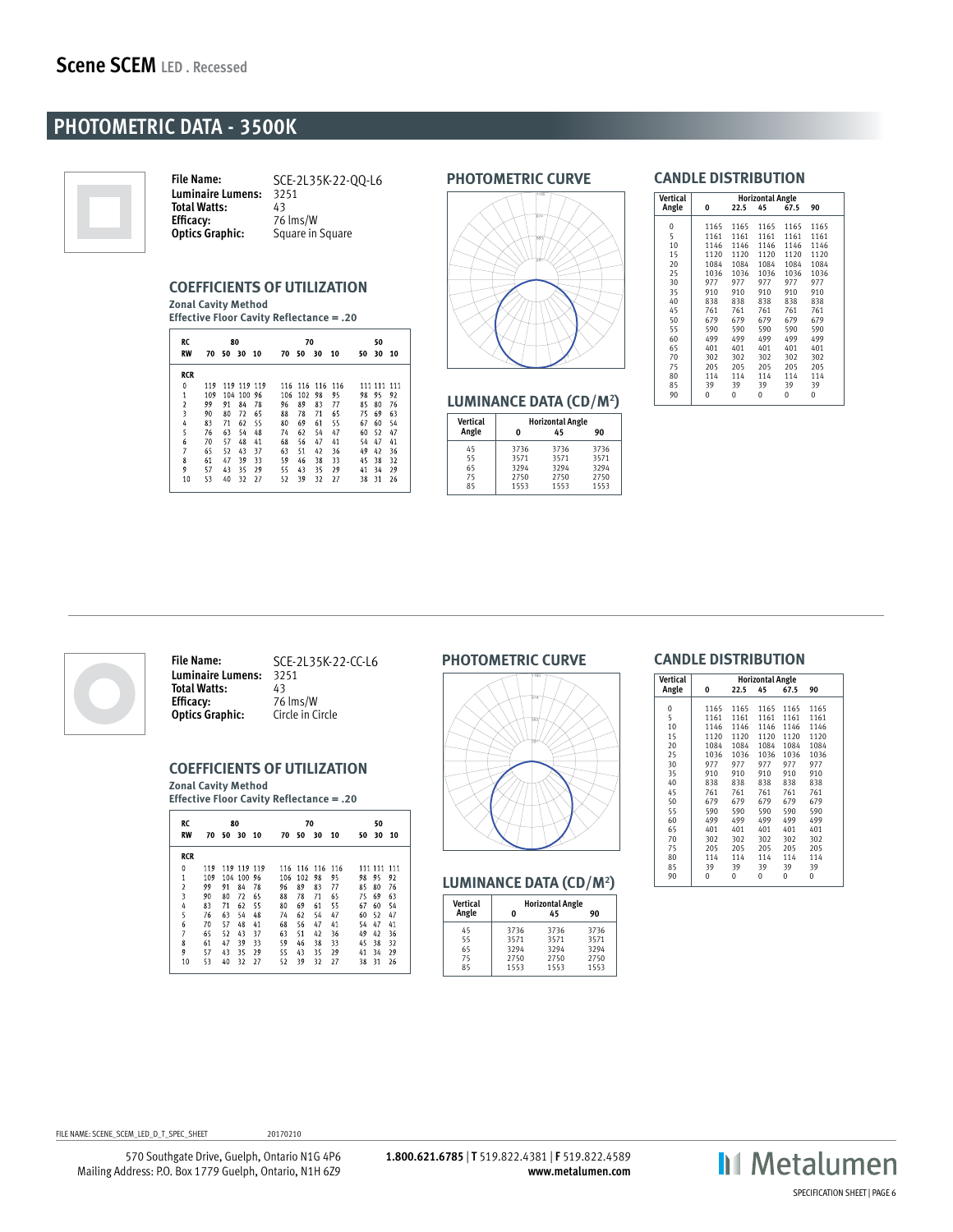### **PHOTOMETRIC DATA - 3500K**



**File Name:** SCE-2L35K-22-PQ-L6 **Luminaire Lumens:** 3316 Total Watts:<br>Efficacy: **Efficacy:** 77 lms/W<br>**Optics Graphic:** Perforated Perforated Square

#### **COEFFICIENTS OF UTILIZATION**

**Zonal Cavity Method Effective Floor Cavity Reflectance = .20**

| RC<br><b>RW</b>         | 70  | 80<br>50 | 30      | 10 | 70  | 70<br>50 | 30  | 10  | 50 | 50<br>30 | 10  |
|-------------------------|-----|----------|---------|----|-----|----------|-----|-----|----|----------|-----|
| <b>RCR</b>              |     |          |         |    |     |          |     |     |    |          |     |
| $\mathbf{0}$            | 119 | 119      | 119 119 |    | 116 | 116      | 116 | 116 |    | 111 111  | 111 |
| $\mathbf{1}$            | 109 | 104      | 100     | 96 | 106 | 102      | 98  | 95  | 98 | 95       | 92  |
| $\overline{\mathbf{c}}$ | 99  | 91       | 84      | 79 | 97  | 89       | 83  | 78  | 86 | 80       | 76  |
| 3                       | 90  | 80       | 72      | 65 | 88  | 78       | 71  | 65  | 75 | 69       | 64  |
| 4                       | 83  | 71       | 62      | 55 | 80  | 70       | 61  | 55  | 67 | 60       | 54  |
| 5                       | 76  | 63       | 54      | 48 | 74  | 62       | 54  | 47  | 60 | 53       | 47  |
| 6                       | 70  | 57       | 48      | 42 | 68  | 56       | 48  | 41  | 54 | 47       | 41  |
| 7                       | 65  | 52       | 43      | 37 | 63  | 51       | 43  | 37  | 49 | 42       | 36  |
| 8                       | 61  | 47       | 39      | 33 | 59  | 46       | 38  | 33  | 45 | 38       | 32  |
| 9                       | 57  | 43       | 35      | 29 | 55  | 43       | 35  | 29  | 42 | 34       | 29  |
| 10                      | 53  | 40       | 32      | 27 | 52  | 39       | 32  | 27  | 38 | 31       | 27  |
|                         |     |          |         |    |     |          |     |     |    |          |     |

#### **PHOTOMETRIC CURVE**



#### **LUMINANCE DATA (CD/M2 )**

| Vertical | <b>Horizontal Angle</b> |      |      |
|----------|-------------------------|------|------|
| Angle    | Λ                       | 45   | 90   |
| 45       | 3834                    | 3834 | 3834 |
| 55       | 3674                    | 3674 | 3674 |
| 65       | 3376                    | 3376 | 3376 |
| 75       | 2736                    | 2736 | 2736 |
| 85       | 1195                    | 1195 | 1195 |

### **CANDLE DISTRIBUTION**

| Vertical |      |      | <b>Horizontal Angle</b> |      |      |  |
|----------|------|------|-------------------------|------|------|--|
| Angle    | 0    | 22.5 | 45                      | 67.5 | 90   |  |
| 0        | 1191 | 1191 | 1191                    | 1191 | 1191 |  |
| 5        | 1186 | 1186 | 1186                    | 1186 | 1186 |  |
|          |      |      |                         |      |      |  |
| 10       | 1172 | 1172 | 1172                    | 1172 | 1172 |  |
| 15       | 1146 | 1146 | 1146                    | 1146 | 1146 |  |
| 20       | 1108 | 1108 | 1108                    | 1108 | 1108 |  |
| 25       | 1060 | 1060 | 1060                    | 1060 | 1060 |  |
| 30       | 1001 | 1001 | 1001                    | 1001 | 1001 |  |
| 35       | 933  | 933  | 933                     | 933  | 933  |  |
| 40       | 859  | 859  | 859                     | 859  | 859  |  |
| 45       | 781  | 781  | 781                     | 781  | 781  |  |
| 50       | 697  | 697  | 697                     | 697  | 697  |  |
| 55       | 607  | 607  | 607                     | 607  | 607  |  |
| 60       | 512  | 512  | 512                     | 512  | 512  |  |
| 65       | 411  | 411  | 411                     | 411  | 411  |  |
| 70       | 307  | 307  | 307                     | 307  | 307  |  |
| 75       | 204  | 204  | 204                     | 204  | 204  |  |
| 80       | 106  | 106  | 106                     | 106  | 106  |  |
| 85       | 30   | 30   | 30                      | 30   | 30   |  |
| 90       | 0    | 0    | 0                       | 0    | 0    |  |
|          |      |      |                         |      |      |  |



**File Name:** SCE-2L35K-22-SD-L6 **Luminaire Lumens:** 3581 **Total Watts:** 43<br>**Efficacy:** 83 lms/W **Efficacy:**<br>Optics Graphic: **Standard Diffuse** 

#### **COEFFICIENTS OF UTILIZATION**

**Zonal Cavity Method Effective Floor Cavity Reflectance = .20**

| RC<br><b>RW</b>         | 70  | 80  | 50 30 10    |    | 70  | 70<br>50 | 30      | 10 | 50 | 50<br>30 | 10  |
|-------------------------|-----|-----|-------------|----|-----|----------|---------|----|----|----------|-----|
| <b>RCR</b>              |     |     |             |    |     |          |         |    |    |          |     |
| 0                       | 119 |     | 119 119 119 |    |     | 116 116  | 116 116 |    |    | 111 111  | 111 |
| $\overline{1}$          | 109 | 104 | 100 96      |    | 106 | 102      | 98      | 94 | 97 | 94       | 91  |
| $\overline{\mathbf{c}}$ | 99  | 91  | 84          | 78 | 96  | 89       | 82      | 77 | 85 | 80       | 75  |
| $\overline{\mathbf{3}}$ | 90  | 80  | 71          | 65 | 88  | 78       | 70      | 64 | 75 | 68       | 63  |
| 4                       | 82  | 70  | 62          | 55 | 80  | 69       | 61      | 54 | 67 | 59       | 54  |
| 5                       | 76  | 63  | 54          | 47 | 74  | 62       | 53      | 47 | 60 | 52       | 46  |
| 6                       | 70  | 57  | 48          | 41 | 68  | 56       | 47      | 41 | 54 | 46       | 41  |
| $\overline{7}$          | 65  | 51  | 43          | 36 | 63  | 51       | 42      | 36 | 49 | 41       | 36  |
| 8                       | 60  | 47  | 38          | 32 | 59  | 46       | 38      | 32 | 45 | 37       | 32  |
| 9                       | 56  | 43  | 35          | 29 | 55  | 42       | 34      | 29 | 41 | 34       | 29  |
| 10                      | 53  | 40  | 32          | 26 | 52  | 39       | 32      | 26 | 38 | 31       | 26  |
|                         |     |     |             |    |     |          |         |    |    |          |     |

#### **PHOTOMETRIC CURVE**



#### **LUMINANCE DATA (CD/M2 )**

| Vertical | <b>Horizontal Angle</b> |      |      |  |  |  |  |  |
|----------|-------------------------|------|------|--|--|--|--|--|
| Angle    | O                       | 45   | 90   |  |  |  |  |  |
| 45       | 4039                    | 4053 | 4068 |  |  |  |  |  |
| 55       | 3872                    | 3890 | 3908 |  |  |  |  |  |
| 65       | 3590                    | 3606 | 3639 |  |  |  |  |  |
| 75       | 3050                    | 3090 | 3117 |  |  |  |  |  |
| 85       | 1969                    | 1969 | 2009 |  |  |  |  |  |

#### **CANDLE DISTRIBUTION**

| <b>Vertical</b> | <b>Horizontal Angle</b> |      |      |      |      |  |  |  |
|-----------------|-------------------------|------|------|------|------|--|--|--|
| Angle           | 0                       | 22.5 | 45   | 67.5 | 90   |  |  |  |
| 0               | 1270                    | 1270 | 1270 | 1270 | 1270 |  |  |  |
| 5               | 1265                    | 1264 | 1264 | 1265 | 1264 |  |  |  |
| 10              | 1250                    | 1250 | 1249 | 1250 | 1250 |  |  |  |
| 15              | 1221                    | 1221 | 1221 | 1222 | 1222 |  |  |  |
| 20              | 1180                    | 1180 | 1181 | 1182 | 1182 |  |  |  |
| 25              | 1128                    | 1128 | 1130 | 1131 | 1131 |  |  |  |
| 30              | 1066                    | 1066 | 1068 | 1070 | 1070 |  |  |  |
| 35              | 994                     | 993  | 996  | 999  | 999  |  |  |  |
| 40              | 916                     | 917  | 919  | 922  | 922  |  |  |  |
| 45              | 832                     | 832  | 835  | 838  | 838  |  |  |  |
| 50              | 742                     | 743  | 746  | 748  | 749  |  |  |  |
| 55              | 647                     | 647  | 650  | 652  | 653  |  |  |  |
| 60              | 547                     | 547  | 550  | 552  | 553  |  |  |  |
| 65              | 442                     | 442  | 444  | 448  | 448  |  |  |  |
| 70              | 336                     | 335  | 337  | 341  | 341  |  |  |  |
| 75              | 230                     | 230  | 233  | 235  | 235  |  |  |  |
| 80              | 133                     | 132  | 134  | 137  | 136  |  |  |  |
| 85              | 50                      | 49   | 50   | 51   | 51   |  |  |  |
| 90              | 0                       | 0    | 0    | 0    | 0    |  |  |  |

FILE NAME: SCENE\_SCEM\_LED\_D\_T\_SPEC\_SHEET 20170210

570 Southgate Drive, Guelph, Ontario N1G 4P6 Mailing Address: P.O. Box 1779 Guelph, Ontario, N1H 6Z9